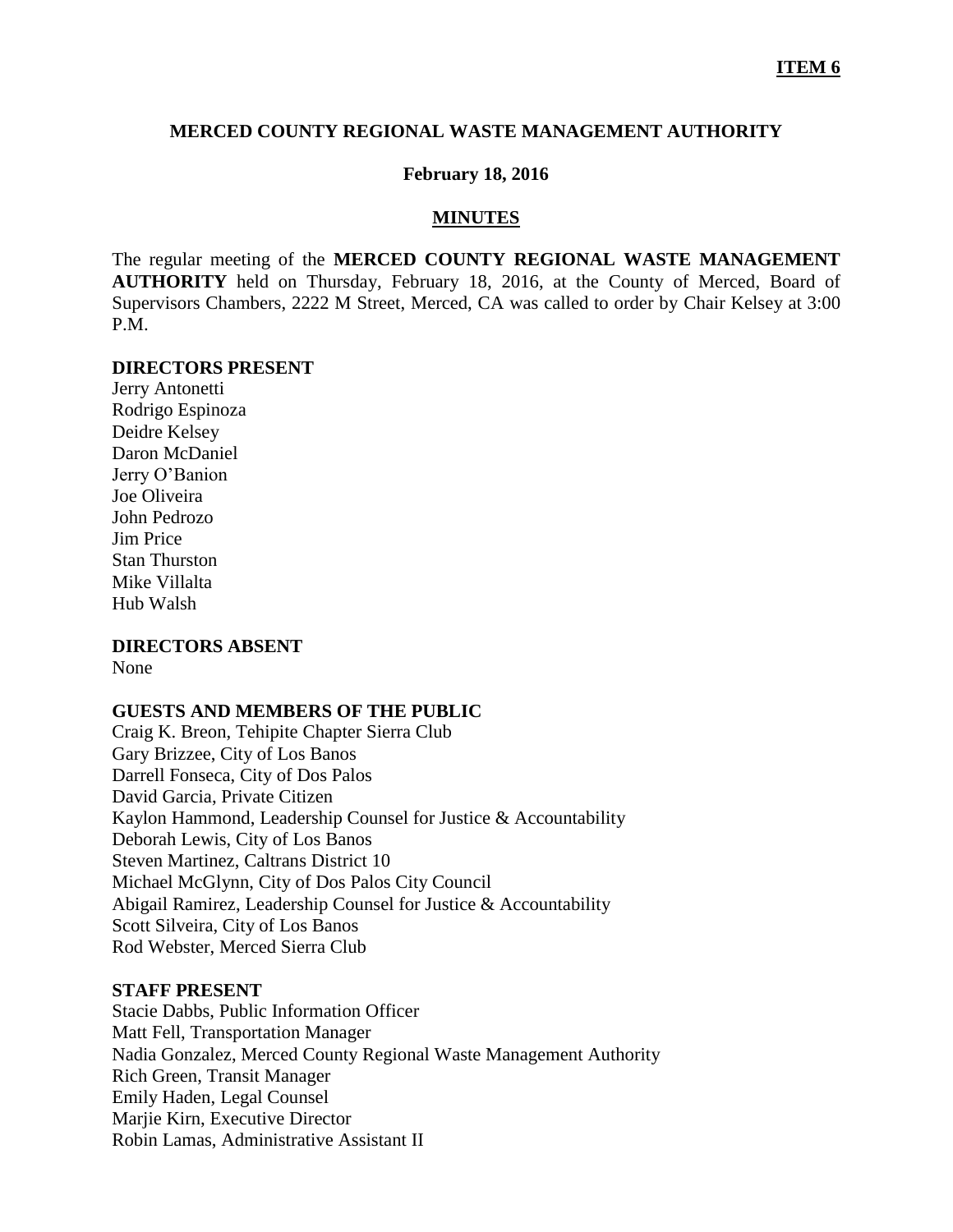Christina Smith, Chief Financial Officer

Brooks Stayer, Director, Merced County Regional Waste Management Authority Marty Yerrick, Merced County Regional Waste Management Authority

## **3. Oral Communications**

Mike Lynch, Chief of Staff for Assembly Member's Grays office, advised the Board of AB2152, which is an Assembly Bill that will put local transportation measures on the November 2016 ballot before the state measures.

Jose Ramirez, San Joaquin Regional Rail Commission, wanted to let the Board know that the San Joaquin Regional Rail Commission is in support of the Draft Transportation Expenditure Plan and offered his help if needed.

## **4. Oral Report – Citizens Advisory Committee**

No report was available this month.

# **5. Minutes of the January 21, 2016 Regional Waste Management Authority Board meeting**

Director Pedrozo moved to approve the minutes of the January 21, 2016 Regional Waste Management Authority Board meeting.

Seconded by Director Thurston. **Ayes – Directors Pedrozo, Walsh, McDaniel, Kelsey, O'Banion, Price, Antonetti, Oliveira, Espinoza, Villalta, Thurston Noes – None**

**MOTION CARRIED UNANIMOUSLY.**

# **6. Oral Report – Monthly Update**

Brooks Stayer gave the monthly update for Regional Waste.

# **7. Draft Fiscal Year 2016/17 Operating, Fleet, and Capital Projects Budgets**

So noted.

### **8. Environmental Fund**

Brooks Stayer stated that there is potential for contamination at both of the landfills. Staff proposes establishing a contingency account to fund time-sensitive expenditures that expedite remediation activities or address compliance issues.

Director Pedrozo moved to authorize the establishment of a \$500,000 Contingency Fund for time-sensitive expenditures and that the MCAG Executive Director have authority to expend the funds as detailed.

Seconded by Director O'Banion.

**Ayes – Directors Pedrozo, Walsh, McDaniel, Kelsey, O'Banion, Price, Antonetti, Oliveira, Espinoza, Villalta, Thurston Noes – None MOTION CARRIED UNANIMOUSLY.**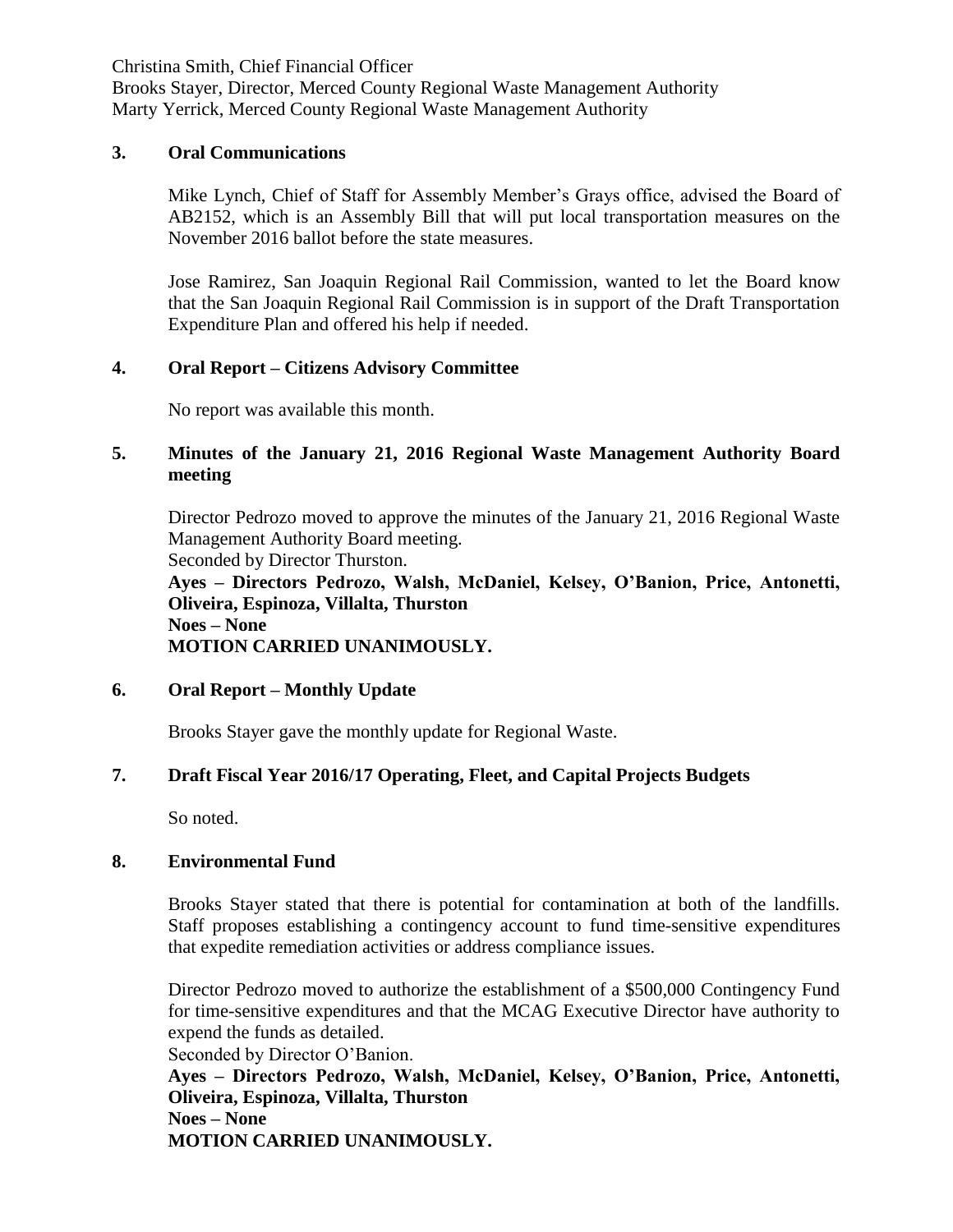### **8a. Request for Out-of-State Travel**

Director O'Banion moved to approve out-of-state travel for the Merced County Regional Waste Management Authority Director to attend the SWANApalooza conference. Seconded by Director Oliveira.

**Ayes – Directors Pedrozo, Walsh, McDaniel, Kelsey, O'Banion, Price, Antonetti, Oliveira, Espinoza, Villalta, Thurston**

**Noes – None**

**MOTION CARRIED UNANIMOUSLY.**

**THERE BEING NO FURTHER BUSINESS OF THE MERCED COUNTY REGIONAL WASTE MANAGEMENT AUTHORITY, THAT PORTION OF THE MEETING WAS ADJOURNED AT 3:12 P.M.**

 $\frac{1}{s}$  / s /

Robin Lamas Administrative Assistant II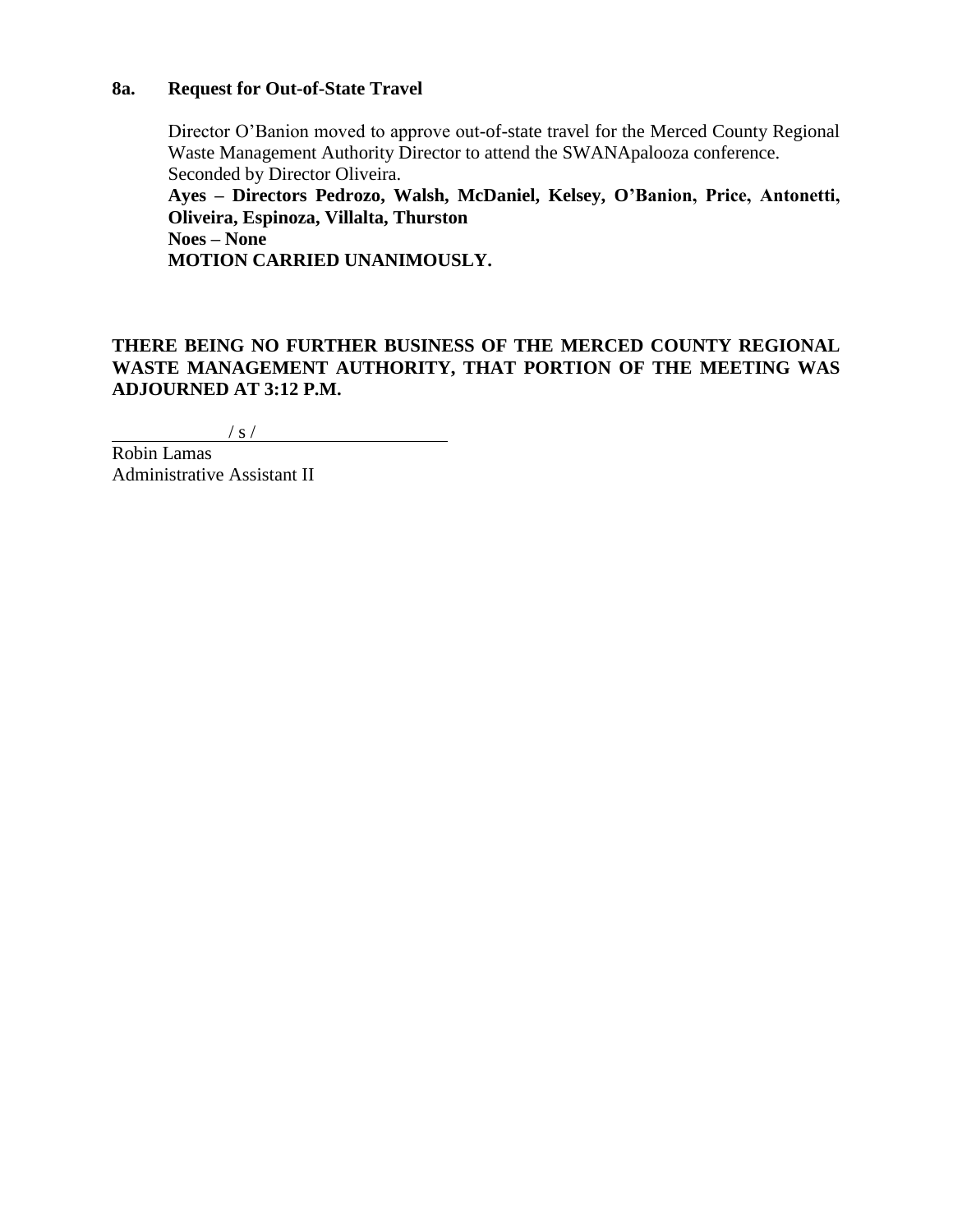### **TRANSIT JOINT POWERS AUTHORITY FOR MERCED COUNTY**

#### **February 18, 2016**

#### **MINUTES**

The regular meeting of the **TRANSIT JOINT POWERS AUTHORITY FOR MERCED COUNTY** held on Thursday, February 18, 2016, at the County of Merced, Board of Supervisors Chambers, 2222 M Street, Merced, CA was called to order by Chair Kelsey at 3:12 P.M.

#### **DIRECTORS PRESENT**

Jerry Antonetti Rodrigo Espinoza Deidre Kelsey Daron McDaniel Jerry O'Banion Joe Oliveira John Pedrozo Jim Price Stan Thurston Mike Villalta Hub Walsh

### **DIRECTORS ABSENT**

None

### **GUESTS AND MEMBERS OF THE PUBLIC**

Craig K. Breon, Tehipite Chapter Sierra Club Gary Brizzee, City of Los Banos Darrell Fonseca, City of Dos Palos David Garcia, Private Citizen Kaylon Hammond, Leadership Counsel for Justice & Accountability Deborah Lewis, City of Los Banos Steven Martinez, Caltrans District 10 Michael McGlynn, City of Dos Palos City Council Abigail Ramirez, Leadership Counsel for Justice & Accountability Scott Silveira, City of Los Banos Rod Webster, Merced Sierra Club

### **STAFF PRESENT**

Stacie Dabbs, Public Information Officer Matt Fell, Transportation Manager Nadia Gonzalez, Merced County Regional Waste Management Authority Rich Green, Transit Manager Emily Haden, Legal Council Marjie Kirn, Executive Director Robin Lamas, Administrative Assistant II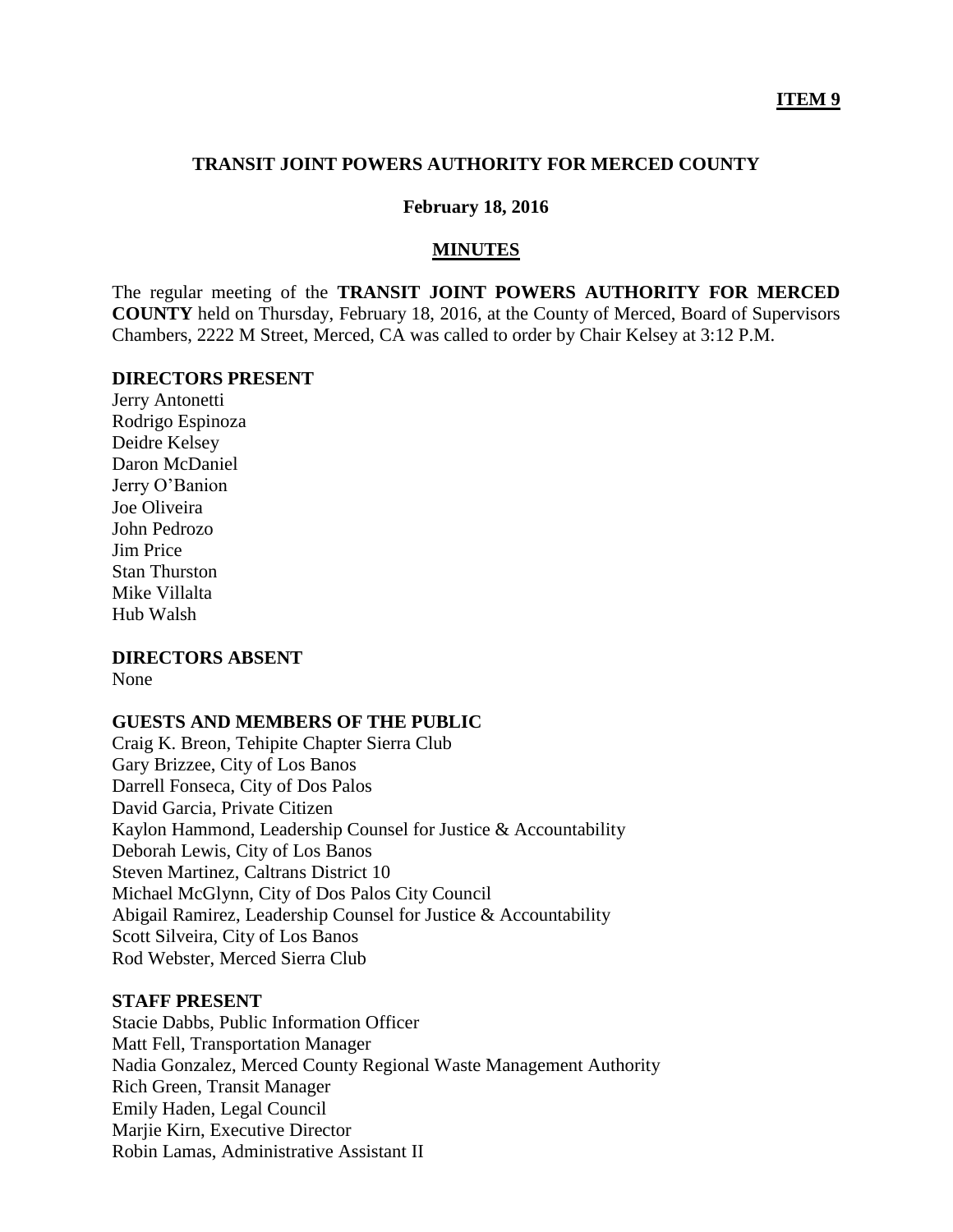Christina Smith, Chief Financial Officer

Brooks Stayer, Director, Merced County Regional Waste Management Authority Marty Yerrick, Merced County Regional Waste Management Authority

# **9. Consent Agenda**

- a. Minutes of the January 21, 2016 Transit Joint Powers Authority for Merced County meeting
- b. Purchase of four (4) 35' Low Floor Buses and Three (3) ADA Accessible Vans
- c. Contract for Public Transit Security Services

Director McDaniel moved to approve the Consent Agenda. Seconded by Director Price.

**Ayes – Directors Pedrozo, Walsh, McDaniel, Kelsey, O'Banion, Price, Antonetti, Oliveira, Espinoza, Villalta, Thurston Noes – None**

**MOTION CARRIED UNANIMOUSLY.**

# **10. Oral Report – Transit Monthly Update**

Rich Green gave the Transit monthly update.

# **11. Draft Fiscal Year 2016/17 Operating and Capital Projects Budgets**

So noted.

# **THERE BEING NO FURTHER BUSINESS OF THE TRANSIT JOINT POWERS AUTHORITY FOR MERCED COUNTY, THAT PORTION OF THE MEETING WAS ADJOURNED AT 3:24 P.M.**

 $\frac{1}{s}$  /

Robin Lamas Administrative Assistant II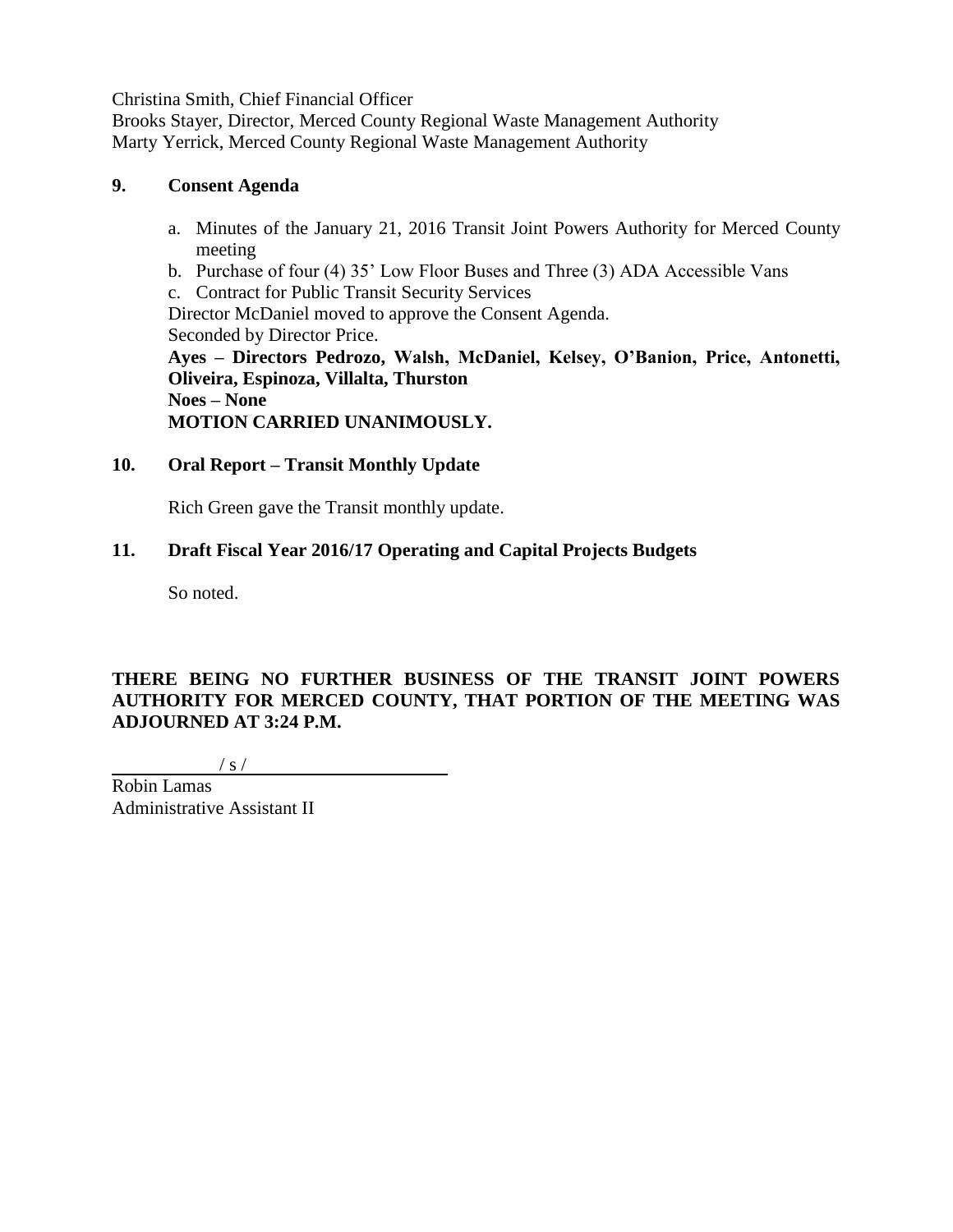#### **MCAG GOVERNING BOARD**

#### **February 18, 2016**

#### **MINUTES**

The regular meeting of the **MERCED COUNTY ASSOCIATION OF GOVERNMENTS GOVERNING BOARD** held on Thursday, February 18, 2016, at the County of Merced, Board of Supervisors Chambers, 2222 M Street, Merced, CA was called to order by Chair Kelsey at 3:24 P.M.

#### **DIRECTORS PRESENT**

Jerry Antonetti Rodrigo Espinoza Deidre Kelsey Daron McDaniel Jerry O'Banion Joe Oliveira John Pedrozo Jim Price Stan Thurston Mike Villalta Hub Walsh

# **DIRECTORS ABSENT**

None

#### **GUESTS AND MEMBERS OF THE PUBLIC**

Craig K. Breon, Tehipite Chapter Sierra Club Gary Brizzee, City of Los Banos Darrell Fonseca, City of Dos Palos David Garcia, Private Citizen Kaylon Hammond, Leadership Counsel for Justice & Accountability Deborah Lewis, City of Los Banos Steven Martinez, Caltrans District 10 Michael McGlynn, City of Dos Palos City Council Abigail Ramirez, Leadership Counsel for Justice & Accountability Scott Silveira, City of Los Banos Rod Webster, Merced Sierra Club

#### **STAFF PRESENT**

Stacie Dabbs, Public Information Officer Matt Fell, Transportation Manager Nadia Gonzalez, Merced County Regional Waste Management Authority Rich Green, Transit Manager Emily Haden, Legal Counsel Marjie Kirn, Executive Director Robin Lamas, Administrative Assistant II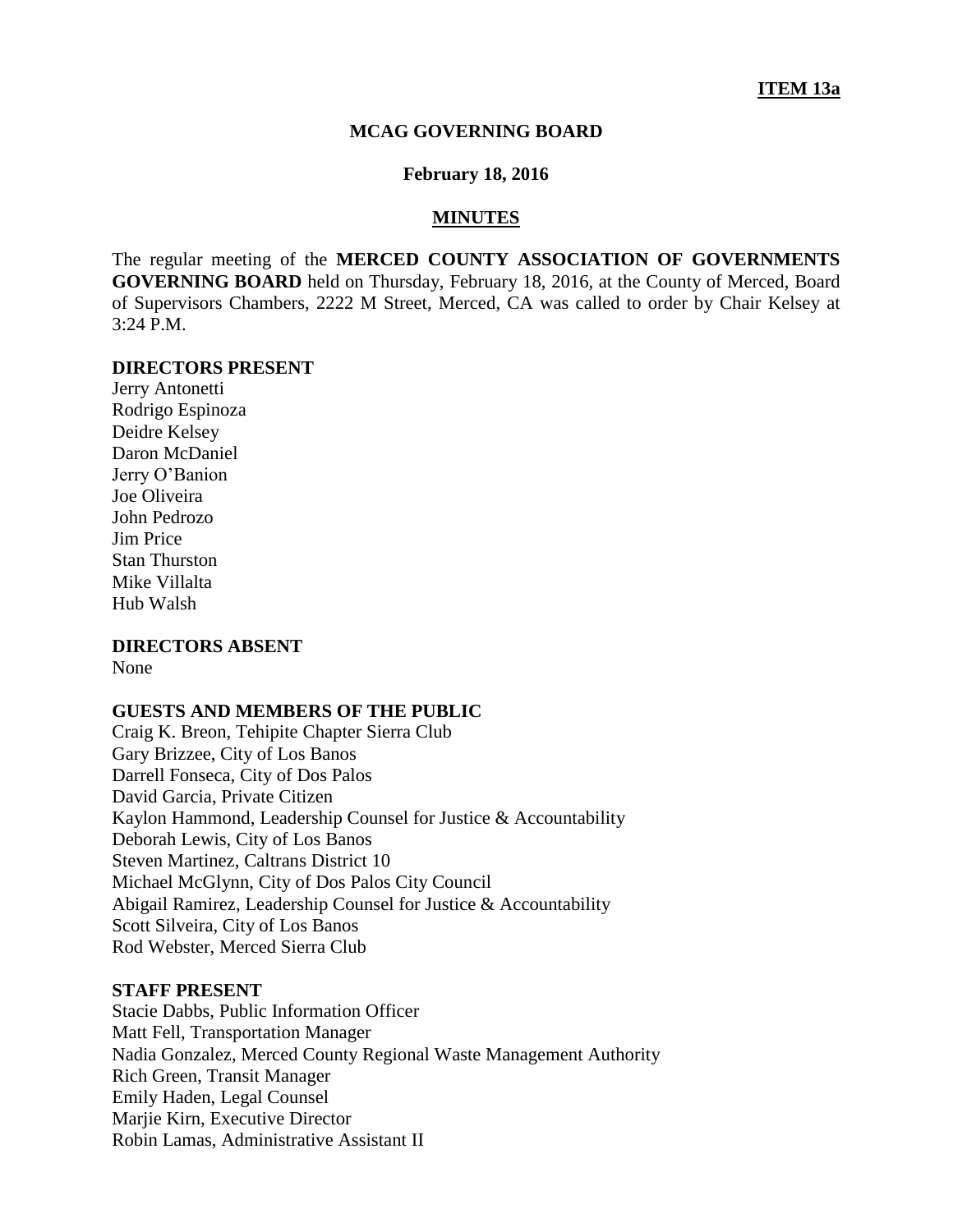Christina Smith, Chief Financial Officer

Brooks Stayer, Director, Merced County Regional Waste Management Authority Marty Yerrick, Merced County Regional Waste Management Authority

## **12. Caltrans Report**

Steven Martinez gave the Caltrans report and handed out a California State Rail Plan factsheet.

# **13. Consent Agenda**

- a. Minutes of the January 21, 2016 MCAG Governing Board meeting
- b. Congestion Mitigation Air Quality Program Status and Reprogramming
- c. Affordable Housing and Sustainable Communities Technical Assistance Pilot Program

Director McDaniel moved to approve the Consent Agenda. Seconded by Director Espinoza.

**Ayes – Directors Pedrozo, Walsh, McDaniel, Kelsey, O'Banion, Price, Antonetti, Oliveira, Espinoza, Villalta, Thurston Noes – None**

**MOTION CARRIED UNANIMOUSLY.**

# **14. Information/Discussion Only**

- a. Minutes of the February 10, 2016 Technical Review Board meeting
- b. 2016 One Voice Program
- c. Review of the Annual Unmet Transit Needs Process Fiscal Year 2016/17 and Responsibilities of the Social Services Transportation Advisory Council
- d. Active Transportation Program Cycle 3
- e. January Newsletter
- f. Commute Connections Quarterly Report
- g. Letter from California Transportation Commission State Transportation Funding Crisis Continues to Worsen
- h. 2016 MCAG Governing Board calendar
- i. Self-Help Enterprises Request for Intergovernmental / Clearinghouse Review

So noted.

# **15. Selection Committee Member for the 2016 Anna Maria Fuentes Scholarship**

Director McDaniel moved to appoint Director Price to the 2016 Anna Maria Fuentes selection committee.

Seconded by Director Thurston.

**Ayes – Directors Pedrozo, Walsh, McDaniel, Kelsey, O'Banion, Price, Antonetti, Oliveira, Espinoza, Villalta, Thurston Noes – None**

**MOTION CARRIED UNANIMOUSLY.**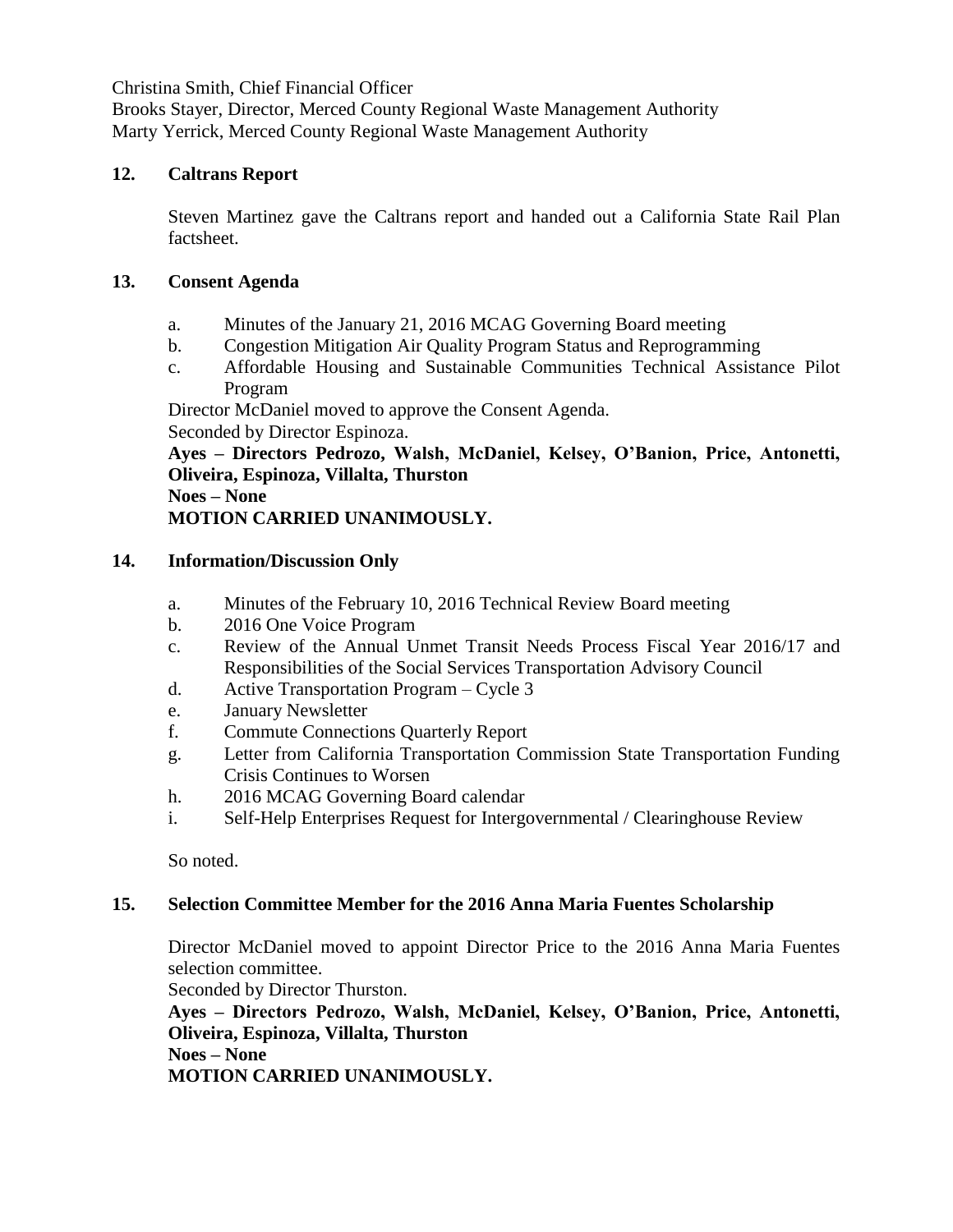### **16. CalVans Board Member Alternate Appointment**

Director Thurston moved to appoint Director McDaniel as an alternate representative to serve on the CalVans Authority Board. Seconded by Director Price. **Ayes – Directors Pedrozo, Walsh, McDaniel, Kelsey, O'Banion, Price, Antonetti, Oliveira, Espinoza, Villalta, Thurston Noes – None MOTION CARRIED UNANIMOUSLY.**

### **17. Draft Overall Work Program and Budget**

Marjie Kirn stated that there would be a Budget Study Session on Thursday, February 25, 2016 at MCAG from  $11:00 - 2:00$ , lunch will be provided.

### **18. Transportation Expenditure Plan Draft**

Marjie Kirn gave an in depth PowerPoint presentation on the Draft Transportation Expenditure Plan (TEP).

At the Technical Review Board meeting on February 10, 2016, the City of Los Banos distributed a tracked-changes version of the TEP with requested changes. These changes were included with the Draft TEP in the February Governing Board agenda.

The following persons from the public spoke on the Draft TEP Plan:

Scott Silveira, City of Los Banos Josh Pedrozo, City of Merced Gary Brizzee, City of Los Banos Kaylon Hammond, Leadership Counsel for Justice & Accountability Craig Breon, Tehipite Chapter Sierra Club

The Governing Board discussed both the Draft TEP Plan and the "red-line" trackedchanges which were requested to be incorporated into the Draft TEP Plan.

Original Motion:

Director Thurston moved to accept the Draft Transportation Plan as submitted and to submit the Plan to the Cities and County for their individual actions. Seconded by Director Price.

Amended Motion:

Director Villalta moved to amend the original motion to include all the red line language into the Draft Transportation Expenditure Plan. Seconded by Director Espinoza.

**Roll Call Vote for the Amended Motion: Ayes – Directors Antonetti, Oliveira, Espinoza, Villalta Noes – Directors Pedrozo, Walsh, McDaniel, Kelsey, O'Banion, Price, Thurston MOTION FAILED.**